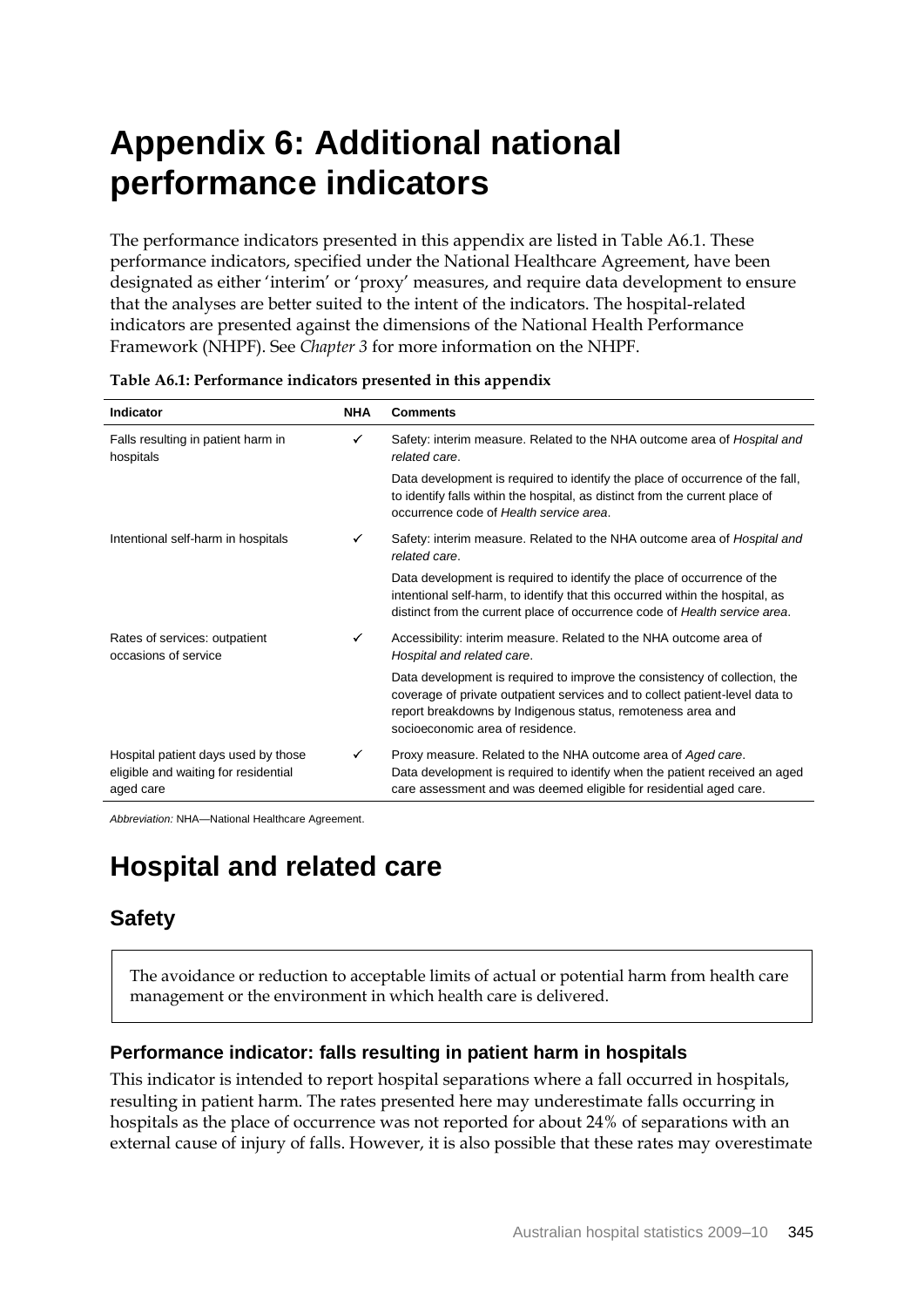as it is not currently possible to identify falls specifically in hospitals—the current data identifies falls occurring in any health service area.

Table A6.2 presents the number of separations that reported a fall in a health service area per 1,000 population. More falls were reported by public hospitals than by private hospitals and there were large variations in the rates reported among states and territories.

|                                                          | <b>NSW</b> | Vic                  | Qld | WA  | <b>SA</b> | Tas                  | <b>ACT</b>             | <b>NT</b>            |      | <b>Total</b>  |
|----------------------------------------------------------|------------|----------------------|-----|-----|-----------|----------------------|------------------------|----------------------|------|---------------|
| <b>Hospital sector</b>                                   |            |                      |     |     |           |                      |                        |                      | Rate | <b>Number</b> |
| Private                                                  | 1.5        | 1.1                  | 1.3 | 1.1 | 1.1       | n.p.                 | n.p.                   | n.p.                 | 1.3  | 4,432         |
| Public                                                   | 4.0        | 2.8                  | 2.7 | 2.8 | 3.0       | n.p.                 | n.p.                   | n.p.                 | 3.1  | 15,939        |
| Indigenous status <sup>(a)</sup>                         |            |                      |     |     |           |                      |                        |                      |      |               |
| Indigenous                                               | 1.2        | 1.3                  | 1.1 | 0.9 | 0.7       | n.p.                 | n.p.                   | 0.6                  | 0.9  | 288           |
| <b>Other Australians</b>                                 | 3.1        | 2.1                  | 2.1 | 2.2 | 2.3       | n.p.                 | n.p.                   | 2.3                  | 2.5  | 19,333        |
| Remoteness of residence <sup>(b)</sup>                   |            |                      |     |     |           |                      |                        |                      |      |               |
| Major cities                                             | 3.2        | 1.9                  | 2.0 | 2.1 | 2.2       | $\ddotsc$            | 2.3                    | $\ddot{\phantom{0}}$ | 2.4  | 13,812        |
| Inner regional                                           | 2.7        | 2.6                  | 2.0 | 2.3 | 2.4       | 2.8                  | 1.4                    | $\ddot{\phantom{0}}$ | 2.5  | 4,285         |
| Outer regional                                           | 2.6        | 2.9                  | 2.2 | 2.1 | 2.1       | 2.2                  | $\ddot{\phantom{a}}$   | 1.4                  | 2.3  | 1,880         |
| Remote                                                   | 1.3        | 2.0                  | 2.1 | 1.6 | 2.2       | 2.4                  | $\ddot{\phantom{a}}$ . | 0.8                  | 1.7  | 228           |
| Very remote                                              | n.p.       | $\ddot{\phantom{a}}$ | 1.6 | 1.3 | 1.4       | 0.0                  | $\ddot{\phantom{0}}$   | 0.8                  | 1.2  | 98            |
| Socioeconomic status of area of residence <sup>(c)</sup> |            |                      |     |     |           |                      |                        |                      |      |               |
| 1-Lowest                                                 | 3.0        | 2.3                  | 2.3 | 2.1 | 2.5       | 2.4                  | n.p.                   | 0.9                  | 2.5  | 4,603         |
| 2                                                        | 3.2        | 2.3                  | 2.1 | 2.1 | 2.3       | 2.6                  | 1.8                    | 1.5                  | 2.6  | 4,393         |
| 3                                                        | 3.4        | 2.4                  | 1.9 | 2.1 | 2.4       | 3.2                  | 2.8                    | 1.1                  | 2.5  | 4,289         |
| $\overline{4}$                                           | 2.8        | 1.9                  | 2.0 | 1.9 | 1.8       | 2.6                  | 2.3                    | 1.6                  | 2.1  | 3,391         |
| 5-Highest                                                | 2.8        | 1.9                  | 1.6 | 2.2 | 1.9       | $\ddot{\phantom{0}}$ | 2.1                    | 0.8                  | 2.2  | 3,626         |
| Total <sup>(d)</sup>                                     | 3.0        | 2.1                  | 2.0 | 2.1 | 2.2       | 2.6                  | 2.2                    | $1.1$                | 2.4  | 20,371        |

**Table A6.2: Separations for falls resulting in patient harm in health service areas, per 1,000 separations, states and territories, 2009–10**

(a) *Other Australians* includes separations for which the Indigenous status was *Not reported*. The Australian totals for *Indigenous/Other Australians* do not include data for the Australian Capital Territory or Tasmania.

(b) Separations are reported by remoteness area of usual residence, not remoteness of hospital. Not all remoteness areas are represented in each state or territory. However, interstate visitors residing in these remoteness areas may be treated in those states and territories.

(c) Socioeconomic status for area of residence is based on the ABS Index of Relative Socio-Economic Disadvantage (IRSD). The socioeconomic groups represent approximately 20% of the national population, but do not necessarily represent 20% of the population in each state or territory. Separations are reported by jurisdiction of hospitalisation, regardless of the jurisdiction of usual residence.

(d) Total includes separations for which place of residence was not known or not stated.

*Abbreviations:* . .—not applicable; n.p.—not published.

## **Performance indicator: intentional self-harm in hospitals**

This indicator is intended to report hospital separations in which a patient self-harmed during the episode of care. The rates presented here may underestimate intentional self-harm as the place of occurrence was not reported for about 35% separations with an external cause of intentional self-harm. However, it is also possible that these rates may overestimate as it is not currently possible to identify intentional self-harm specifically in hospitals—the current data identifies self-harm occurring in a health service area.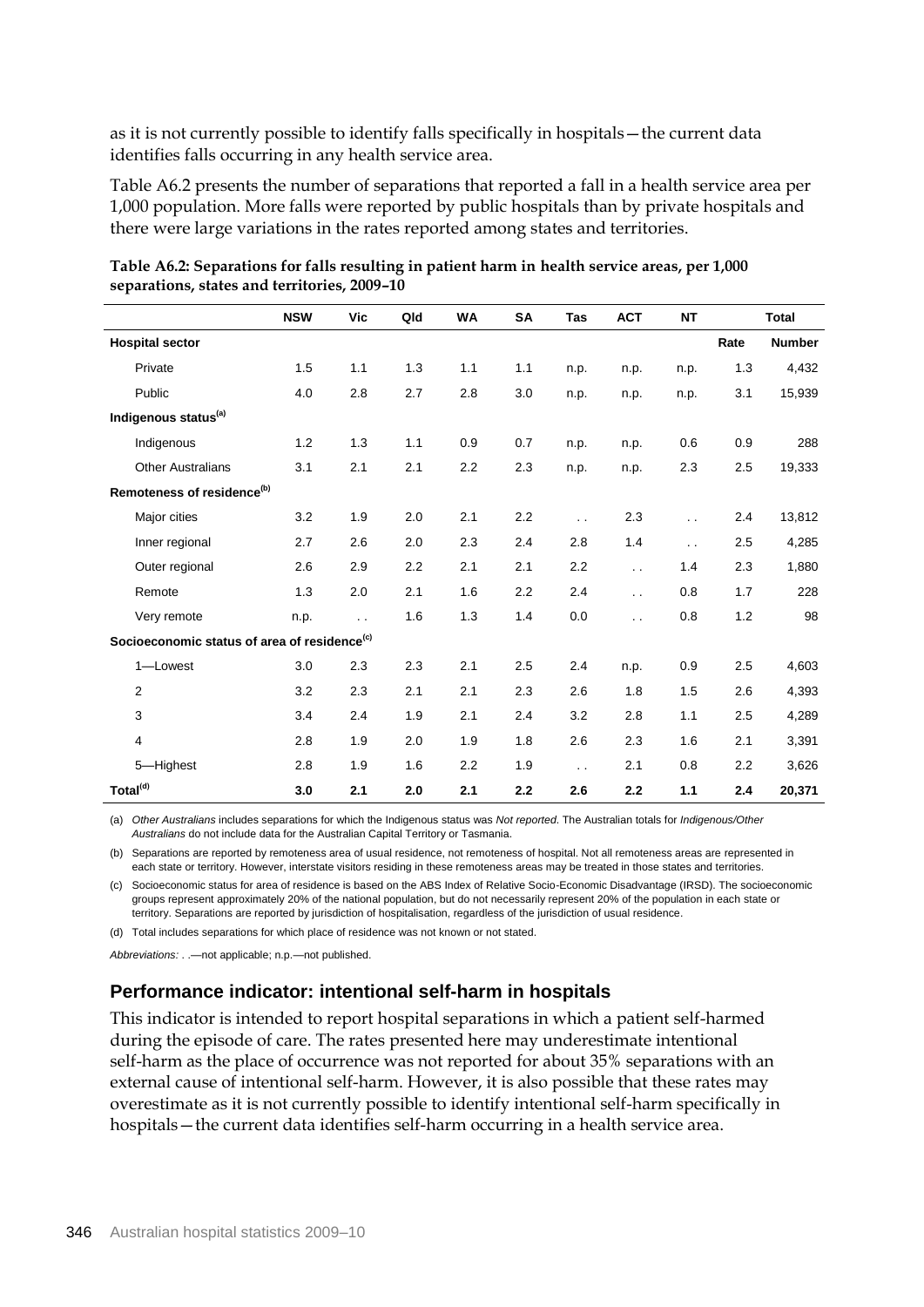Table A6.3 presents the number of separations that reported intentional self-harm in a health service area per 1,000 population. Overall, intentional self-harm was reported for about 2 out of every 10,000 separations.

|                                                          | <b>NSW</b> | Vic                  | Qld | <b>WA</b> | <b>SA</b> | Tas                  | <b>ACT</b>           | <b>NT</b>                     | Aust |
|----------------------------------------------------------|------------|----------------------|-----|-----------|-----------|----------------------|----------------------|-------------------------------|------|
| <b>Hospital sector</b>                                   |            |                      |     |           |           |                      |                      |                               |      |
| Private                                                  | 0.1        | 0.2                  | 0.2 | 0.2       | < 0.1     | n.p.                 | n.p.                 | n.p.                          | 0.1  |
| Public                                                   | 0.1        | 0.1                  | 0.2 | 0.5       | 0.2       | 0.2                  | 0.2                  | 0.1                           | 0.2  |
| Indigenous status <sup>(a)</sup>                         |            |                      |     |           |           |                      |                      |                               |      |
| Indigenous                                               | 0.2        | 0.1                  | 0.2 | 0.1       | 0.1       | n.p.                 | n.p.                 | 0.1                           | 0.1  |
| <b>Other Australians</b>                                 | 0.1        | < 0.1                | 0.2 | 0.4       | 0.1       | n.p.                 | n.p.                 | 0.2                           | 0.2  |
| Remoteness of residence <sup>(b)</sup>                   |            |                      |     |           |           |                      |                      |                               |      |
| Major cities                                             | 0.1        | 0.1                  | 0.2 | 0.4       | 0.1       | $\ddot{\phantom{0}}$ | 0.2                  | $\mathcal{L}^{\mathcal{L}}$ . | 0.2  |
| Inner regional                                           | 0.1        | 0.1                  | 0.1 | 0.3       | 0.2       | 0.1                  | 0.0                  | $\ddot{\phantom{a}}$          | 0.1  |
| Outer regional                                           | 0.1        | 0.1                  | 0.2 | 0.6       | 0.1       | < 0.1                | $\ddot{\phantom{a}}$ | 0.1                           | 0.2  |
| Remote                                                   | 0.2        | 0.0                  | 0.1 | 0.2       | 0.1       | 0.0                  | $\ddot{\phantom{a}}$ | 0.1                           | 0.1  |
| Very remote                                              | 0.0        | $\ddot{\phantom{a}}$ | 0.0 | 0.1       | 0.0       | 0.0                  | $\ddot{\phantom{a}}$ | 0.1                           | 0.1  |
| Socioeconomic status of area of residence <sup>(c)</sup> |            |                      |     |           |           |                      |                      |                               |      |
| 1-Lowest                                                 | 0.1        | 0.1                  | 0.2 | 0.6       | 0.1       | 0.1                  | 0.0                  | < 0.1                         | 0.1  |
| $\overline{2}$                                           | 0.1        | 0.1                  | 0.2 | 0.3       | 0.1       | 0.1                  | 0.1                  | 0.3                           | 0.2  |
| 3                                                        | 0.1        | 0.1                  | 0.2 | 0.3       | 0.1       | 0.1                  | 0.0                  | 0.1                           | 0.2  |
| 4                                                        | 0.2        | 0.1                  | 0.2 | 0.3       | 0.1       | 0.2                  | 0.2                  | 0.1                           | 0.2  |
| 5-Highest                                                | 0.1        | 0.1                  | 0.2 | 0.6       | 0.1       | $\ddotsc$            | 0.1                  | 0.1                           | 0.2  |
| Total <sup>(d)</sup>                                     | 0.1        | 0.1                  | 0.2 | 0.4       | 0.1       | 0.1                  | 0.1                  | 0.1                           | 0.2  |

| Table A6.3: Separations for intentional self-harm in a health service area, per 1,000 separations, |  |
|----------------------------------------------------------------------------------------------------|--|
| states and territories, 2009-10                                                                    |  |

(a) *Other Australians* includes separations for which the Indigenous status was *Not reported*. The Australian totals for Indigenous/Other Australians do not include data for the Australian Capital Territory or Tasmania.

(b) Separations are reported by remoteness area of usual residence, not remoteness of hospital. Not all remoteness areas are represented in each state or territory. However, interstate visitors residing in these remoteness areas may be treated in those states and territories.

(c) Socioeconomic status for area of residence is based on the ABS Index of Relative Socio-Economic Disadvantage (IRSD). The socioeconomic groups represent approximately 20% of the national population, but do not necessarily represent 20% of the population in each state or territory. Separations are reported by jurisdiction of hospitalisation, regardless of the jurisdiction of usual residence.

(d) Total includes separations for which place of residence was not known or not stated.

*Abbreviations:* . .—not applicable; n.p.—not published.

## **Accessibility**

People can obtain health care at the right place and right time irrespective of income, physical location and cultural background.

#### **Performance indicator: rates of services—outpatient occasions of service**

This indicator is intended to report the rates of outpatient occasions of service. However, classification of certain services varies considerably across jurisdictions and comparability of the data is affected by differences in counting and admission practices and the use of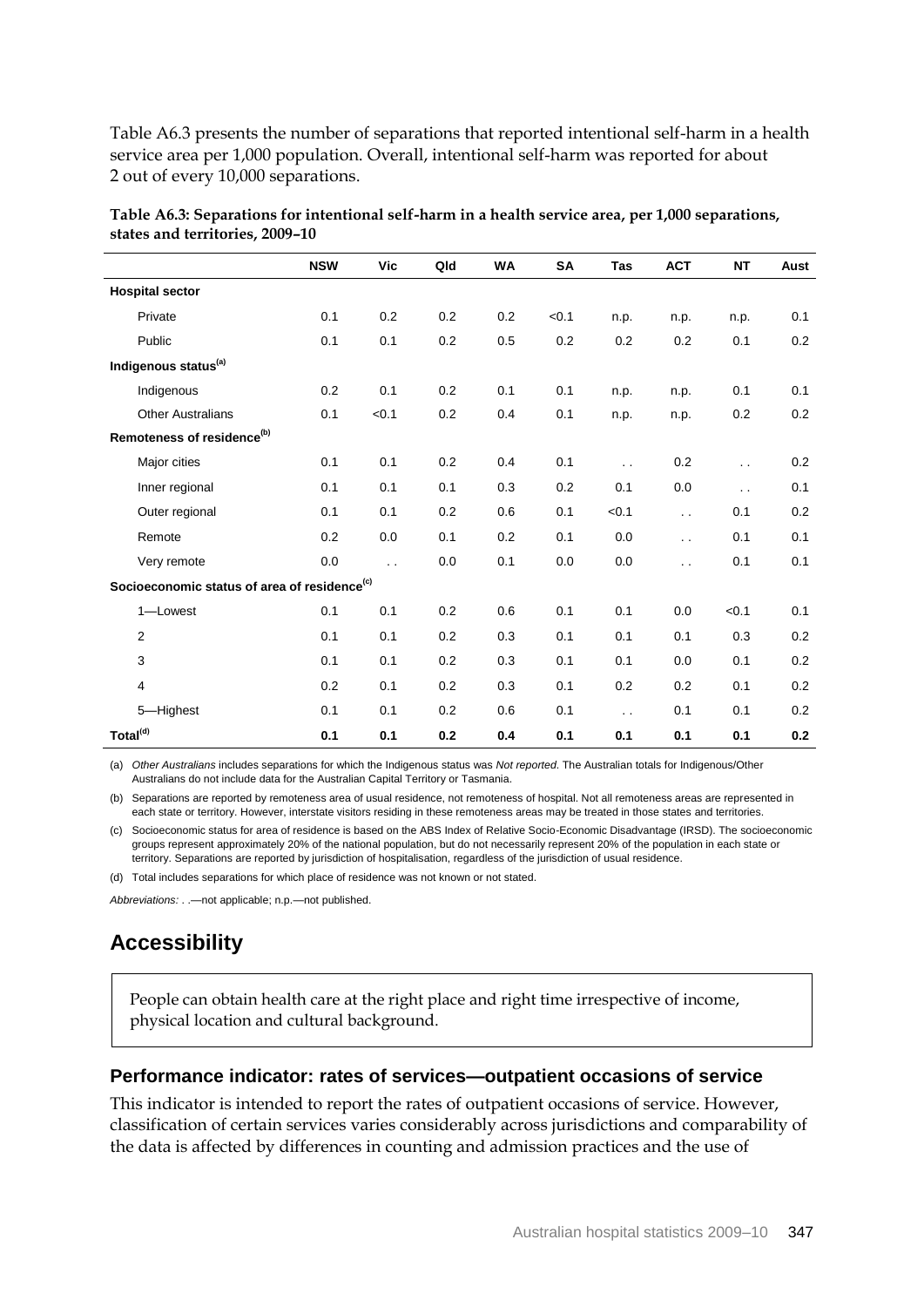outpatient clinics by interstate patients (particularly in the Australian Capital Territory). In addition, as these data are not currently provided at a patient-level, the rates are not agestandardised to account for the different age profiles in different jurisdictions and they cannot be presented by Indigenous status, remoteness area and socioeconomic area of residence.

Table A6.4 presents the number of public hospital outpatient services per 1,000 population for selected types of service. There were large variations in the rates between states and territories, indicating that there may be variation in the way these services are provided, for example, either as admitted patient services or in a non-hospital setting.

|                                             | <b>NSW</b>           | Vic   | Qld   | <b>WA</b> | <b>SA</b> | $\mathsf{ Tas}^\mathsf{(c)}$ | <b>ACT</b> | <b>NT</b> | Aust  |            |
|---------------------------------------------|----------------------|-------|-------|-----------|-----------|------------------------------|------------|-----------|-------|------------|
|                                             | Per 1,000 population |       |       |           |           |                              |            |           |       |            |
| Allied health                               | 96.9                 | 199.9 | 145.2 | 487.7     | 108.5     | 220.8                        | 85.4       | 52.0      | 175.2 | 3,848,123  |
| Dental                                      | 68.0                 | 65.4  | 0.0   | 5.6       | 5.5       | 2.7                          | 0.0        | 0.0       | 39.4  | 864,430    |
| <b>Dialysis</b>                             | 7.0                  | 0.0   | < 0.1 | 0.0       | 0.0       | 0.0                          | 0.0        | 0.0       | 2.3   | 50,045     |
| Drug and alcohol                            | 197.5                | 15.8  | 24.4  | 0.0       | 0.0       | 0.0                          | 0.0        | 0.0       | 73.0  | 1,602,611  |
| Endoscopy                                   | 2.4                  | 0.0   | 2.5   | 0.0       | 14.5      | 1.2                          | 7.4        | 0.0       | 2.5   | 54,723     |
| Mental health                               | 97.3                 | 127.8 | 17.3  | 35.5      | 16.9      | 3.2                          | 5.0        | 0.0       | 71.8  | 1,577,636  |
| Other medical/<br>surgical/obstetric        | 730.0                | 302.6 | 607.9 | 353.1     | 570.9     | 440.9                        | 984.8      | 596.2     | 545.0 | 11,972,166 |
| <b>Total outpatient</b><br>care $(d)(e)(f)$ | 1199.1               | 711.5 | 797.3 | 881.8     | 716.3     | 668.7                        | 1082.6     | 648.2     | 909.1 | 19,969,734 |

**Table A6.4: Outpatient occasions of service per 1,000 population(a), states and territories(b), 2009–10**

(a) Crude rate based on the ABS Estimated Resident Population at 30 June 2009.

(b) Public psychiatric hospitals are excluded.

(c) Tasmania was not able to provide data for one hospital that reported about 280,000 occasions of service to the NPHED in 2008–09.

(d) Total outpatient care presented in this table includes occasions of service for *Drug and alcohol* and *Mental health*, that are not included in total Outpatient occassions of service in Table 6.1.

(e) It is possible that a single occasion of service may have more than one outpatient type recorded if a person attends multiple clinics in a single 'session', meaning that the total could be less than the sum of the components.

(f) Total excludes *Accident and emergency*, *Pharmacy*, *Community health*, *District nursing*, *Pathology*, *Radiology and organ imaging* and *Other outreach*.

*Abbreviation:* . .not applicable.

## **Aged care**

### **Performance indicator: number of hospital patient days used by those eligible and waiting for residential aged care**

This indicator is related to the NHA outcome area of 'Aged care'.

This indicator is intended to report the number of hospital patient days taken up by Australians waiting for a residential aged care place. However, the current data collected do not identify whether an aged care assessment has been made and there may also be variations in the use of the care type *Maintenance* between jurisdictions.

Table A6.5 presents the number of hospital patient days (per 1,000 patient days) for overnight separations with a care type of *Maintenance* and a diagnosis for *Person awaiting admission to residential aged care service*. There were large variations in the rates between states and territories, which may in part reflect variation in the use of the care type *Maintenance*.